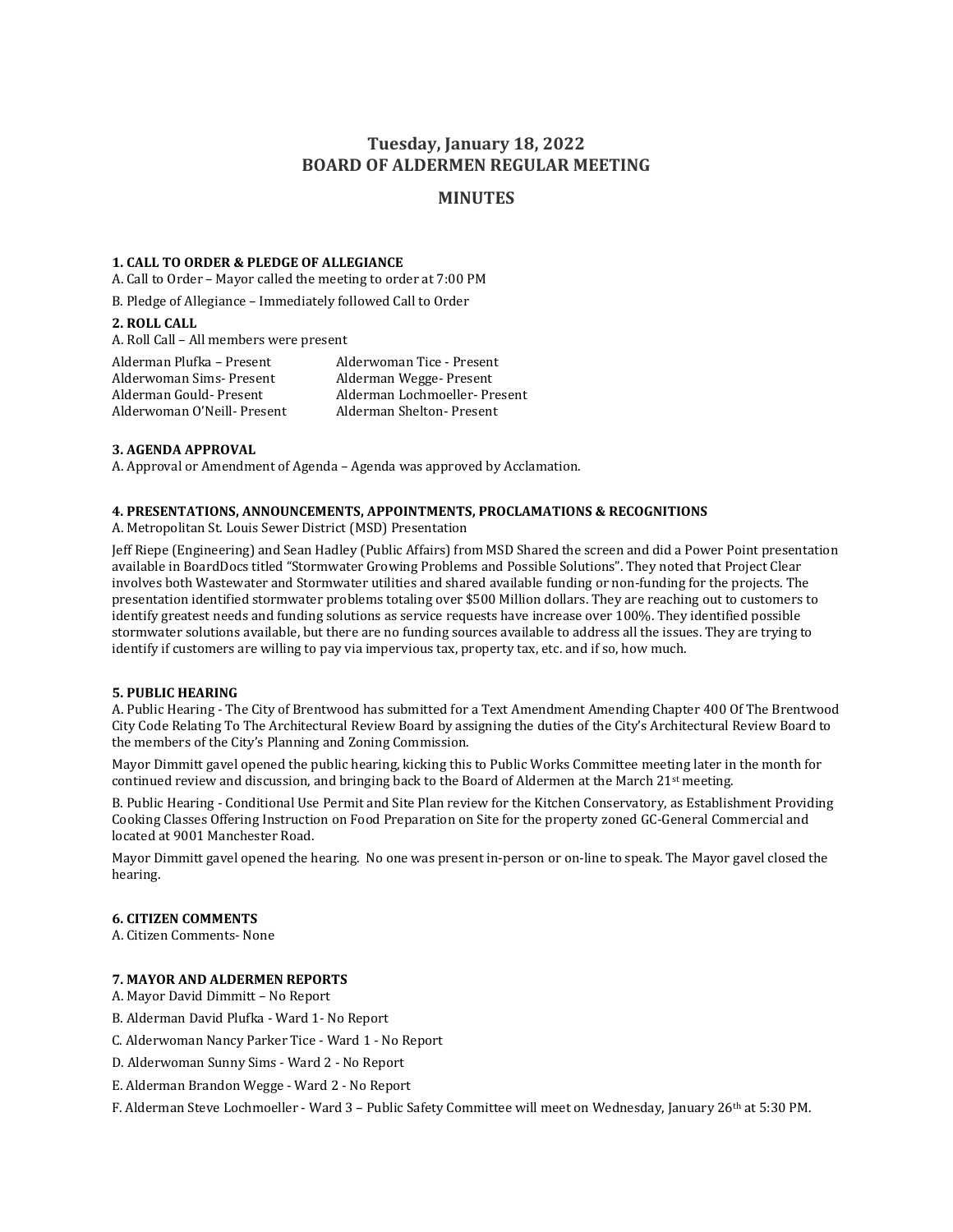G. Alderman Jeff Gould - Ward  $3$  – Ward 3 meeting will be held January  $25<sup>th</sup>$  at 7:00 PM – Virtually.

H. Alderwoman Kathy O'Neill - Ward 4 – Shared a Library Program that allows Reference Services via Mail for use by inmates. It is well used. Have received 229 letters in last two months inquiring about re-engaging into society, spiritual, and "how to's" on food trucks.

I. Alderman Jack Shelton - Ward 4 - No Report

## **8. CITY ADMINISTRATOR REPORT**

A. Brentwood Bound Update

Craig Schluter with Navigate Building Solutions gave his regular report on construction costs, soft cots and additional funding sources, noting that the Great Rivers Habitat Alliance check was received. There were no questions.

## **9. CONSENT AGENDA**

A. Standing Committees Reports

B. Warrant Lists - Operating Funds and 2021 General Operating Expenditures and the 2021 Brentwood Bound Project Expenditures - from the 2019 Series Certificates of Participation Proceeds (COP)

C. Approval of Meeting Minutes

D. Resolution No. 1332 - Amended Agreement with Stryker/Physio Control Inc.

E. Resolution No. 1333 - A Resolution Approving Fee Waiver for An Event For The Brentwood School District At The Brentwood Recreation Complex.

Alderwoman O'Neill asked that if Item E applies to School District, should it also not apply to the library for facility use. It was determined that this Item is OK to include on the Consent agenda and to have discussion at later time if needed.

Motion was made by Alderwoman Tice and seconded by Alderman Plufka to approve the Consent Agenda.

There was no further discussion. Roll was called: Alderman Plufka – Yes Alderwoman Tice - Yes Alderwoman Sims- Yes Alderman Wegge- Yes Alderman Gould- Yes Alderman Lochmoeller- Yes Alderwoman O'Neill-Yes Alderman Shelton-Yes Motion carried by a vote of 8 (Yes) to O (No).

#### **10. OLD BUSINESS**

A. Bill No. 6360.1 Amendment to the Redistricting Map - An Ordinance Amending Sec. 105.030 Of The Brentwood City Code And Establishing New Wards In Response To The 2020 Decennial Census. First and Second Reading

City Attorney Bob Jones did the first reading of the Bill.

Whitney Kelly, Director of Planning and Development, presented the information noting that the county recognized an error from the census tract. All of the residents in the Villas at Brentwood were put in Ward 2, when it actually splits between Ward 2 and 4. We agreed to adjust the map to show all Villas at Brentwood would be in Ward 2, which was consistent with the Boards prior actions for adopting Option #3 – it just did not show on the map. We will clarify that the map reflects what had been agreed upon and voted on and that O.B. Clarks remains in same Ward. To make sure, we will stagger the reading, since there is no hurry on this item, and make sure the Map is correct. Second Reading will be at the February 7th Board Meeting.

#### **11. NEW BUSINESS**

A. Bill No. 6367- An Ordinance Approving A Missouri Highway And Transportation Commission Contract For Pedestrian Improvements For The Deer Creek Connector STP 5577(638). First And Second Reading Requested.

City Attorney Bob Jones did the first reading of the Bill.

Dan Gummersheimer, Director of Public Works presented the information, noting this is similar to what we have done in the past for the shared use path.

Motion was made by Alderman Lochmoeller and seconded by Alderman Wegge to do a second reading of the Bill. Motion carried by unanimous voice vote.

City Attorney did the second reading of the Bill.

Motion was made by Alderman Gould and seconded by Alderman Shelton to perfect Bill#6367 into Ordinance form. There was no discussion. Roll was called:<br>Alderman Plufka - Yes Alde

Alderwoman Tice - Yes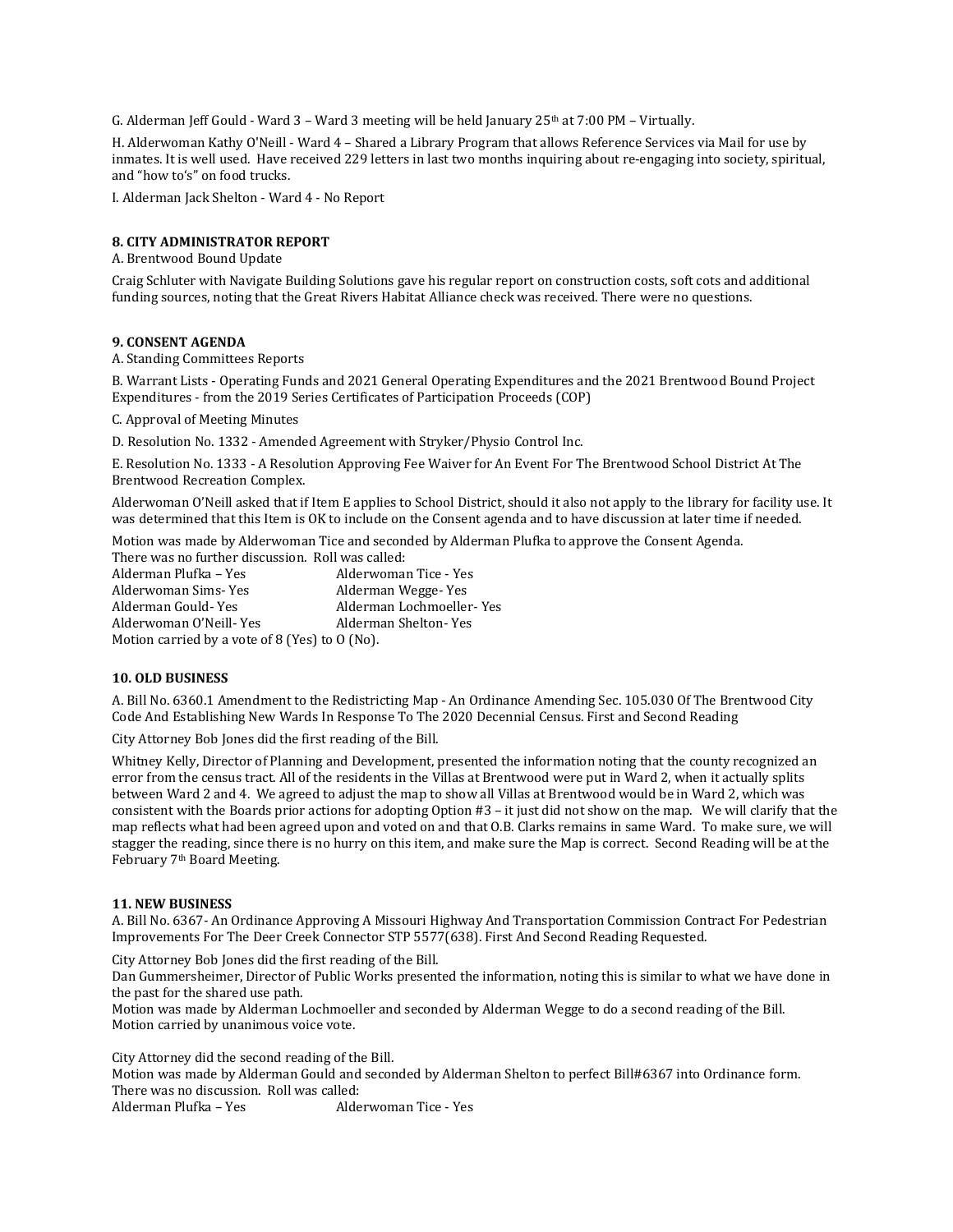Alderwoman Sims- Yes Alderman Wegge- Yes Alderman Gould- Yes Alderman Lochmoeller- Yes Alderwoman O'Neill-Yes Alderman Shelton-Yes By a vote of 8 (Yes) to O (No), Bill #6367 will become Ordinance #5001 when signed by the Mayor.

B. Bill No. 6368 An ordinance of the City of Brentwood, Missouri, approving a certain easement with Spire Missouri Inc.; authorizing certain other actions in connection therewith; providing for the effective date of this ordinance; and containing a severability clause. First and Second Reading.

City Attorney Bob Jones did the first reading of the Bill. Dan Gummersheimer presented the information on the Spire easement. Motion was made by Alderman Plufka and seconded by Alderwoman Sims to do a second reading of the Bill. Motion carried by unanimous voice vote.

City Attorney did the second reading of the Bill.

Motion was made by Alderwoman Tice and seconded by Alderwoman Sims to perfect Bill#6368 into Ordinance form. There was no discussion. Roll was called:

Alderman Plufka – Yes Alderwoman Tice - Yes Alderwoman Sims-Yes **Alderman Wegge-Yes** Alderman Gould-Yes Alderman Lochmoeller-Yes Alderwoman O'Neill-Yes Alderman Shelton-Yes By a vote of 8 (Yes) to O (No), Bill #6368 will become Ordinance #5002 when signed by the Mayor.

C. Bill No. 6369 An Ordinance Repealing Ordinance Number 4915 And Granting Approval Of A New Conditional Use Permit And Site Development Plan For An Establishment Providing Cooking Classes Offering Instruction On Food Preparation Which Is Done On-Site Relative To Property Numbered 9001 Manchester Road. First and Second Reading.

City Attorney Bob Jones did the first reading of the Bill.

Whitney Kelly presented the information, explaining the extension that was granted and the need for new conditional use permit, noting small modifications that were made. She noted that the Planning and Zoning Commission approved this unanimously.

Motion was made by Alderman Plufka and seconded by Alderman Lochmoeller to do a second reading of the Bill. Motion carried by unanimous voice vote.

City Attorney did the second reading of the Bill.

Motion was made by Alderwoman Tice and seconded by Alderman Plufka to perfect Bill#6369 into Ordinance form. There was no discussion. Roll was called:

| Alderman Plufka – Yes                                                                            | Alderwoman Tice - Yes    |
|--------------------------------------------------------------------------------------------------|--------------------------|
| Alderwoman Sims- Yes                                                                             | Alderman Wegge-Yes       |
| Alderman Gould- Yes                                                                              | Alderman Lochmoeller-Yes |
| Alderwoman O'Neill- Yes                                                                          | Alderman Shelton-Yes     |
| By a vote of 8 (Yes) to 0 (No), Bill #6369 will become Ordinance #5003 when signed by the Mayor. |                          |

D. Bill No. 6370 An Ordinance Granting Approval of Site Development Plan for the Exterior Renovation of the Building at 2428 S. Brentwood Boulevard for St. Louis Cremation. First and Second Reading.

## City Attorney Bob Jones did the first reading of the Bill.

Whitney Kelly presented the information, clarifying that this is for office space only and that pole signage will come down per a new sign permit. It was noted that there are only 4 parking spaces and there might need to be a shared parking agreement for the adjacent parking lot. Robert Srote, owner, noted that there are 3 offices in the space and only 2 are occupied, leaving 2 spaces open. He noted that this is sufficient for their needs with no need for additional parking. This will be a staggered reading. The second reading will be at the February  $7<sup>th</sup>$  Board of Aldermen meeting.

## **12. CITIZEN COMMENTS**

A. Citizen Comments- None

#### **13. CLOSED MEETING**

Motion was made to move to Executive Session for Legal, Real Estate and Personnel pursuant to 610.021 sec. 1,2 and 3 and to adjourn from there within. No discussion. Roll was called:

| Alderman Plufka – Yes   | Alderwoman Tice - Yes    |
|-------------------------|--------------------------|
| Alderwoman Sims- Yes    | Alderman Wegge-Yes       |
| Alderman Gould- Yes     | Alderman Lochmoeller-Yes |
| Alderwoman O'Neill- Yes | Alderman Shelton-Yes     |